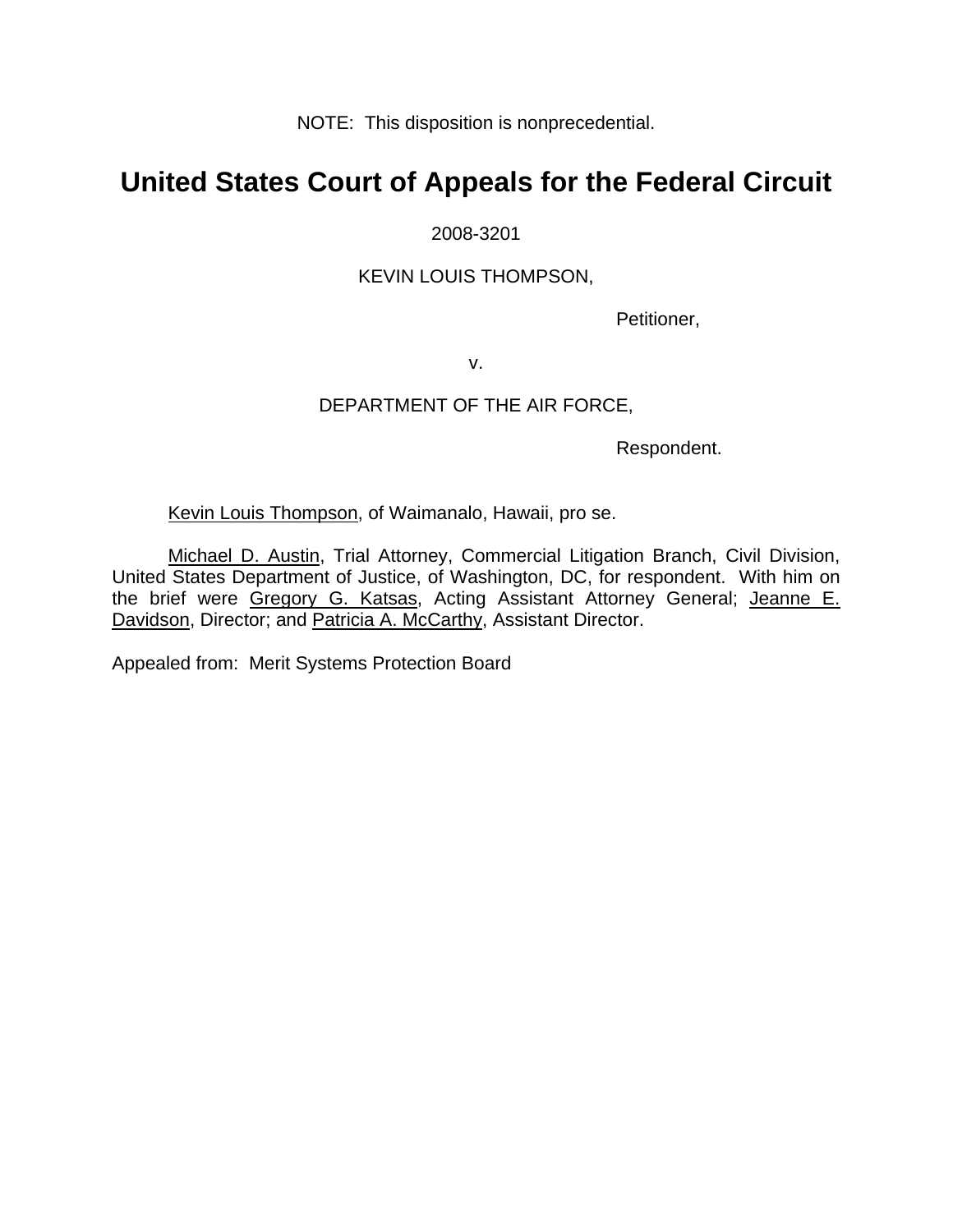NOTE: This disposition is nonprecedential.

# **United States Court of Appeals for the Federal Circuit**

### 2008-3201

### KEVIN LOUIS THOMPSON,

Petitioner,

v.

### DEPARTMENT OF THE AIR FORCE,

Respondent.

Petition for review of the Merit Systems Protection Board in SF0752060219-B-2.

DECIDED: August 12, 2008

Before MAYER, LOURIE and SCHALL, Circuit Judges.

 $\frac{1}{\sqrt{2\pi}}$  ,  $\frac{1}{\sqrt{2\pi}}$  ,  $\frac{1}{\sqrt{2\pi}}$  ,  $\frac{1}{\sqrt{2\pi}}$  ,  $\frac{1}{\sqrt{2\pi}}$  ,  $\frac{1}{\sqrt{2\pi}}$  ,  $\frac{1}{\sqrt{2\pi}}$  ,  $\frac{1}{\sqrt{2\pi}}$  ,  $\frac{1}{\sqrt{2\pi}}$  ,  $\frac{1}{\sqrt{2\pi}}$  ,  $\frac{1}{\sqrt{2\pi}}$  ,  $\frac{1}{\sqrt{2\pi}}$  ,  $\frac{1}{\sqrt{2\pi}}$  ,

 $\frac{1}{\sqrt{2\pi}}$  ,  $\frac{1}{\sqrt{2\pi}}$  ,  $\frac{1}{\sqrt{2\pi}}$  ,  $\frac{1}{\sqrt{2\pi}}$  ,  $\frac{1}{\sqrt{2\pi}}$  ,  $\frac{1}{\sqrt{2\pi}}$  ,  $\frac{1}{\sqrt{2\pi}}$  ,  $\frac{1}{\sqrt{2\pi}}$  ,  $\frac{1}{\sqrt{2\pi}}$  ,  $\frac{1}{\sqrt{2\pi}}$  ,  $\frac{1}{\sqrt{2\pi}}$  ,  $\frac{1}{\sqrt{2\pi}}$  ,  $\frac{1}{\sqrt{2\pi}}$  ,

PER CURIAM.

Kevin Louis Thompson appeals the decision of the Merit Systems Protection Board, which upheld his removal by the United States Department of the Air Force from the position of civilian Air Traffic Control Specialist (Terminal) for failure to maintain an Air Traffic Control Specialist (ATCS) certificate as required by Air Force Instruction 13- 203 (AFI 13-203) and 14 C.F.R., Part 65, Subpart B (14 C.F.R. § 31, et seq.). He argues that the board erred as a matter of law because under Subpart B, he is not required to hold an ATCS certificate, but rather an Air Traffic Control Tower Operator certificate (CTO). He also argues that the ATCS requirement in AFI 13-203 is a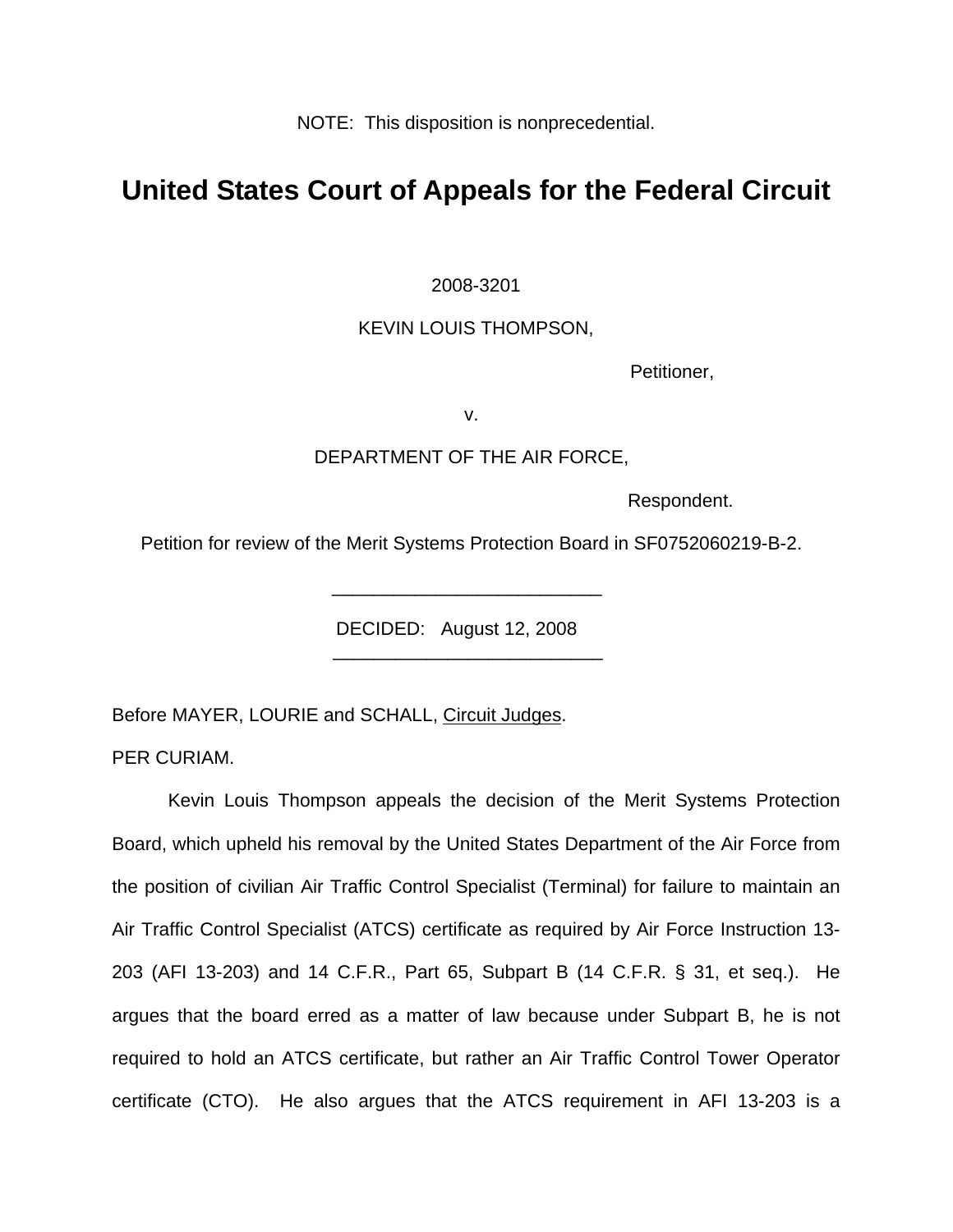fabrication counter to law, thus inherently in bad faith and patently unfair. We have jurisdiction pursuant to 28 U.S.C. § 1295(a)(9).

This court must affirm a decision of the Merit Systems Protection Board unless the decision is (1) arbitrary, capricious, an abuse of discretion, or otherwise not in accordance with law; (2) obtained without procedures required by law, rule, or regulation having been followed; or (3) unsupported by substantial evidence. 5 U.S.C. § 7703(c). Because the decision of the board met these requirements, we affirm.

Thompson does not contest that he lost his ATCS certification. Instead, he argues that AFI 13-203, which required him to have this certification, was in bad faith and patently unfair. At the time of his removal, AFI 13-203 Paragraph 14.1 read: "In accordance with the Code of Federal Regulations 14, Part 65, Subpart B, Air Traffic Control Tower Operators, only personnel holding a current Air Traffic Control Specialist (ATCS) Certificate shall be authorized to perform air traffic control duties in USAF facilities." It further states: "Additionally, each individual must satisfactorily complete the FAA CTO written test or hold an FAA CTO certification." Subpart B however requires only the CTO certificate, stating that "[n]o person may act as an air traffic control tower operator at an air traffic control tower in connection with civil aircraft unless he … [h]olds an air traffic control tower operator certificate issued to him under this subpart." 14 C.F.R. § 65.31(a). The discrepancy can be accounted for because the Federal Aviation Administration has expressly granted permission to the military to add extra requirements in addition to those stated in Part 65 in FAA Order 7220.1A, chapter 1, paragraph 9. Thus, the Air Force was legally entitled to require Thompson to hold a current ATCS certificate in addition to the requirements of Subpart B, and AFI 13-203